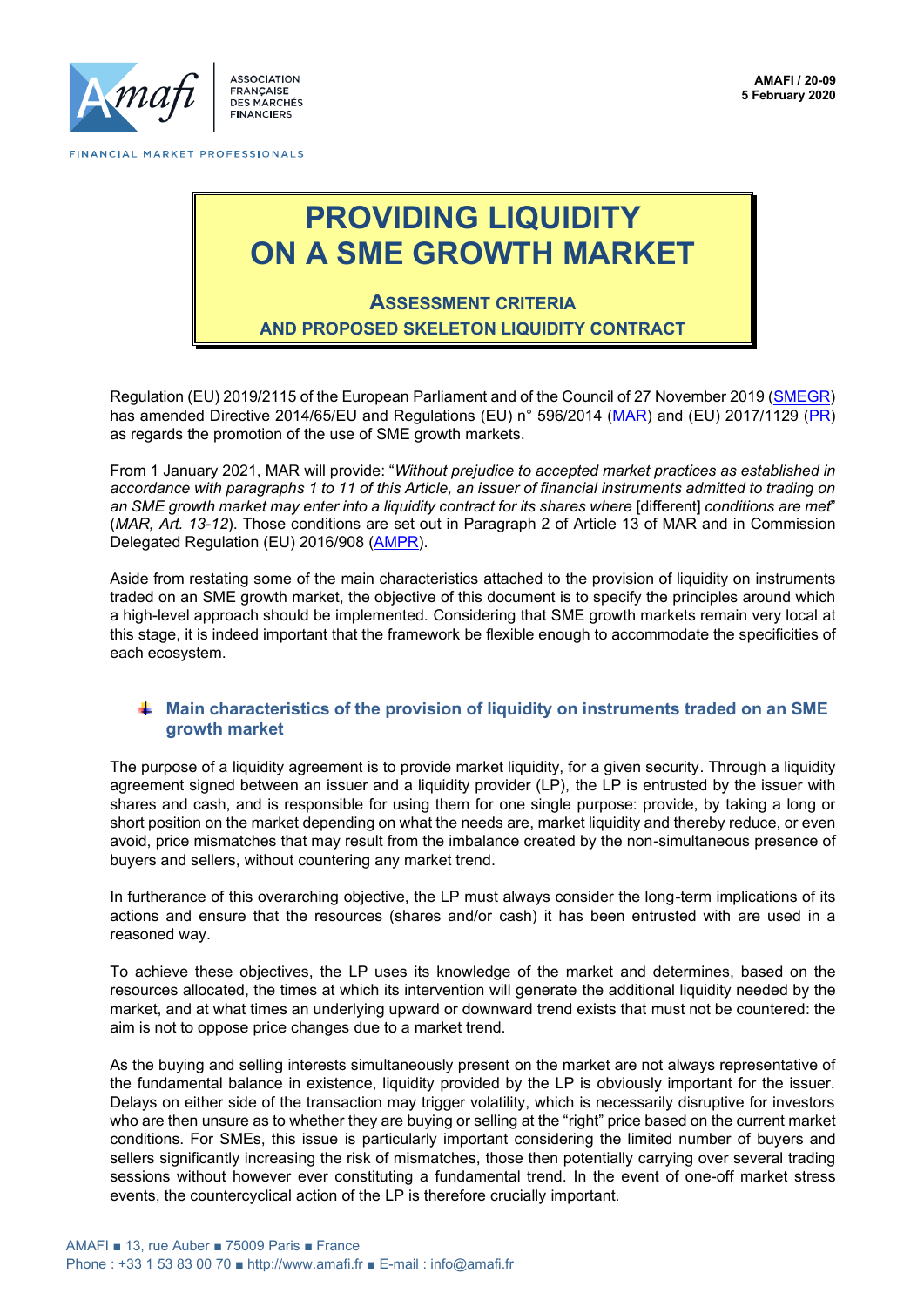

The LP's aim, to that effect, is to reduce volatility and therefore those price movements that do not follow a fundamental trend but are instead uncorrelated to the market or the stock.

For SMEs, the LP's role is also to generate activity in the order book and thus stimulate supply and demand from investors who would not otherwise have considered the stock. It does not display prices constantly, but only when it considers it necessary in light of its mission.

But SMEs face another issue stemming from the investors' limited ability to easily invest or divest. As far as institutional investors are concerned, this ability is all the more important that, without a minimum level of liquidity, they are unable to invest in a quantity that is sufficient to justify their interest without suffering a delay in execution, making the market risk consequently unacceptable: in the end, they are potentially unable to execute the entire position at the initially agreed price<sup>1</sup>. The direct and inevitable effect of lack of institutional investors is a further reduction of the liquidity available to all investors.

Finally, it is also in the interest of issuers to ensure that the secondary market for their stocks functions properly. The liquidity premium required by investors when an issuer raises funds on the primary market in order to finance its development directly depends on the smooth functioning of the secondary market and its ability to reach a price that reflects, as accurately as possible, the stock's valuation fundamentals. The issuer's cost of capital is also, therefore, at stake.

The LP's intervention is not a matter of hindering the freedom of the price formation process; quite the contrary, it is a matter of, where possible, improving the quality of the process for the benefit of investors and issuers.

The risk in terms of market abuse lies mainly in the LP's ability to manipulate the market for the benefit of the issuer. But there are at least two limits:

- The first one is the level of resources allocated to the LP: they are too limited to counter a fundamental market trend over a sufficiently long period;
- The second one is the LP's independence from the issuer. It is sole responsible party, in its capacity as a market professional, for assessing when and at what level its effectiveness will be maximised: as stated in the AMAFI Standard Agreement, the sole objective of its interventions is to "*enhance the liquidity of the Shares, improve the regularity of trading and avoid price swings that are not justified by the current market trends*".

The LP uses the issuer's own resources (shares and/or cash). Accordingly, it does not bear any financial risk, thereby not giving rise to any additional costs charged directly or indirectly to investors.

The LP tightens the bid-offer spread. Given that it is neither expected to generate a return on its capital nor to take risks, it has no interest in wide spreads. Quite the contrary, narrow spreads are likely to attract investors.

## **Example 1** Drawing up a contractual template to be used for the purposes of entering into a **liquidity contract**

As per Article 1(2) of the SGMR, "*ESMA shall develop draft regulatory technical standards to draw up a contractual template to be used for the purposes of entering into a liquidity contract in accordance with paragraph 12<sup>2</sup> , in order to ensure compliance with the criteria set out in paragraph 2<sup>3</sup> , including as regards transparency to the market and performance of the liquidity provision.*"

<sup>1</sup> The financial instrument lacking liquidity, the order has to be executed several times and the price of each execution tends to increase, adversely affecting institutional investors.

<sup>2</sup> of MAR, Art. 13

<sup>3</sup> of MAR, Art. 13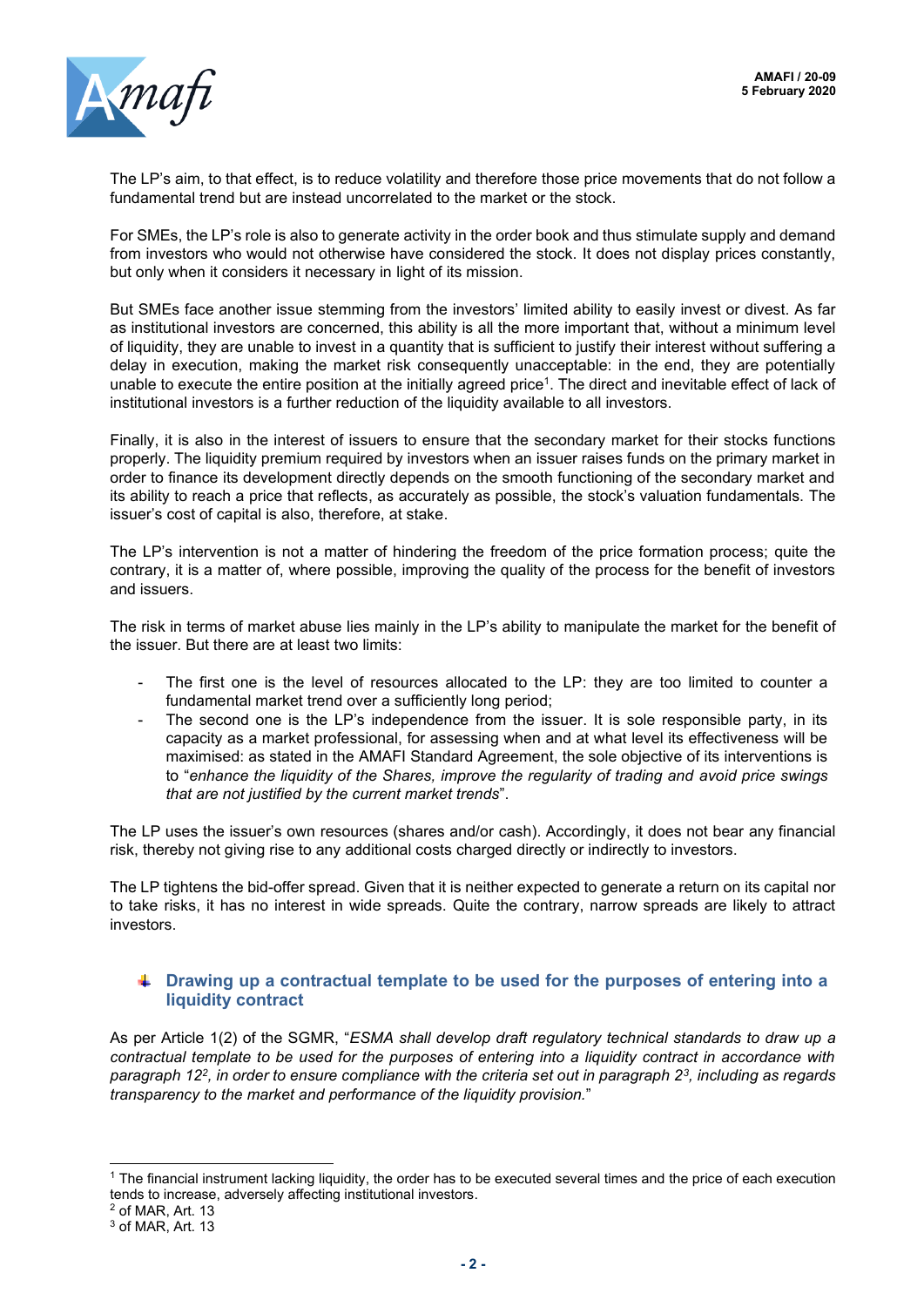

This provision does not impose on ESMA an obligation to produce a detailed contract which parties would merely rubber-stamp. Quite the opposite: Recital 7 of the SGMR provides that "*It is therefore necessary to create a Union framework*" and expressly recognises the existence of "*local specificities*". AMAFI strongly supports this approach and is of the view that anything excessively restrictive would further undermine SMEs' position in terms of their level of liquidity.

The template to be drawn up by ESMA should therefore aim at establishing high level principles in order to adequately guide SMEs in their compliance with the criteria set out in Paragraph 2 of MAR, Article 13, and in AMPR (*MAR, Art. 12(a) and Art. 13 - New*), in the form of a framework agreement, leaving national finance industry associations and regulators to finetune its terms.

With this objective in mind, AMAFI would like to submit, having considered the ESMA's "*Points for convergence in relation to MAR accepted market practices on liquidity contracts"* (*[Opinion ESMA70-145-](https://www.esma.europa.eu/sites/default/files/library/esma70-145-76_opinion_on_point_of_convergence_of_liquidity_contract_amps.pdf) [76](https://www.esma.europa.eu/sites/default/files/library/esma70-145-76_opinion_on_point_of_convergence_of_liquidity_contract_amps.pdf)*), the following proposal of a skeleton agreement:

| <b>CONTRACTUAL PROVISION</b>                                                                                                                                                                                                                                                                                          | <b>OBSERVATIONS</b>                                                                                                                                                                                                                                                                                                                                                                                            |
|-----------------------------------------------------------------------------------------------------------------------------------------------------------------------------------------------------------------------------------------------------------------------------------------------------------------------|----------------------------------------------------------------------------------------------------------------------------------------------------------------------------------------------------------------------------------------------------------------------------------------------------------------------------------------------------------------------------------------------------------------|
| Identification of parties                                                                                                                                                                                                                                                                                             |                                                                                                                                                                                                                                                                                                                                                                                                                |
| Source of law (i.e. MAR, SGMR, AMPR, RTS to be<br>published)                                                                                                                                                                                                                                                          |                                                                                                                                                                                                                                                                                                                                                                                                                |
| Purpose of the agreement                                                                                                                                                                                                                                                                                              |                                                                                                                                                                                                                                                                                                                                                                                                                |
| Confirmation that the liquidity provider is duly<br>authorised by in accordance with MiFID and is<br>registered as a market member with the market<br>operator or the investment firm operating the SME<br>growth market on which the liquidity contract is to<br>be executed                                         |                                                                                                                                                                                                                                                                                                                                                                                                                |
| Designation of the financial instruments covered by<br>the Agreement and the EU SME growth markets<br>they are traded on                                                                                                                                                                                              |                                                                                                                                                                                                                                                                                                                                                                                                                |
| Requirements applicable to the account on which<br>the resources allocated to the liquidity contract and<br>any and all transactions executed thereunder are<br>recorded                                                                                                                                              |                                                                                                                                                                                                                                                                                                                                                                                                                |
| Reasonable limits, taking into account the liquidity<br>of the financial instruments, applicable to the<br>resources allocated to the liquidity provider, such<br>as a percentage of the average daily volume on the<br>market in the previous [x] trading sessions or a<br>percentage of the issuer's capitalisation | It is crucial that the length of the period of reference<br>be inversely proportional to the capitalisation of the<br>issuer, in order to reduce the necessarily excessive<br>impact<br>caused<br>by<br>the<br>inherent<br>volatility<br>(meaningless spikes or dips) of the volume of<br>SMEs shares' trading.                                                                                                |
| Reasonable volume and price limits, having<br>considered the market conditions on the SME<br>Growth Market on which the liquidity contract is to<br>be performed, including monetary thresholds                                                                                                                       | The intrinsic low liquidity of SMEs' instruments<br>justifies that a higher percentage and a longer<br>period of reference than the ones currently set out<br>in the ESMA Points of convergence be applied for<br>the aforementioned reasons.<br>Moreover, in relation to monetary thresholds, the<br>rationale laid out in Point 29 of the ESMA Points of<br>convergence, is particularly pertinent as far as |